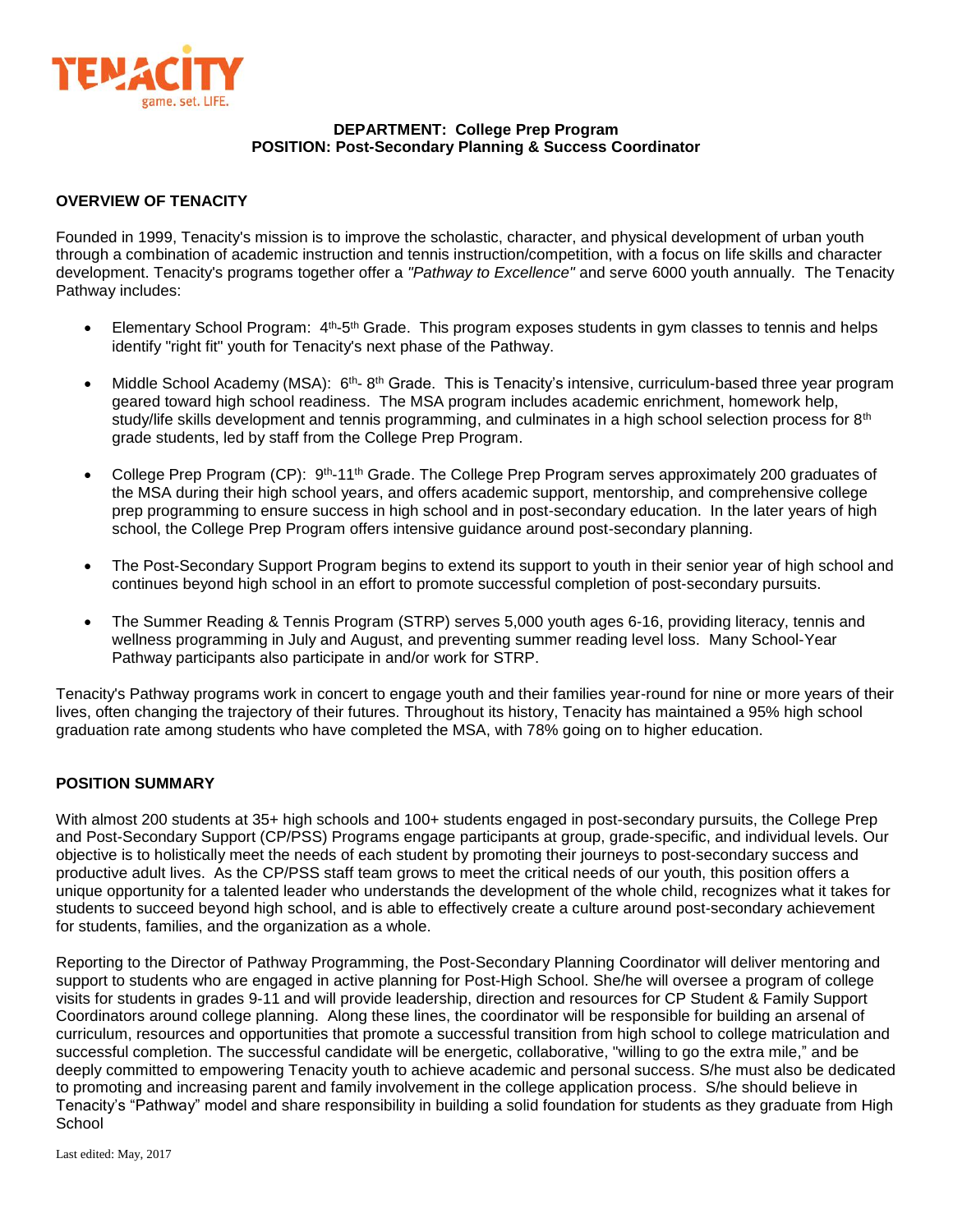# **Duties of this position will include, but are not limited to:**

- *Student Support*
	- $\circ$  Provide customized case management for approximately 30-40 12th grade students related to college access and matriculation, as well as social emotional & leadership development.
		- Develop for each student a comprehensive college timeline including a match college list and deadlines for admission and financial aid.
		- **Provide one-on-one admission and financial aid application support**
	- o Maintain schedule of one on one advising sessions
		- Persistent outreach/check-ins via phone, in person, and via social media
		- Tracking of students' academic performance and post-secondary planning milestones
	- o Collaborate with the post-secondary education partners in connecting students to campus-based resources in advance of matriculation
	- $\circ$  Help students who are ineligible for financial aid to determine post-secondary opportunities
	- $\circ$  Coordinate and execute recruitment of students and families for related events
	- o Manage student credits related to the Tenacity Scholarship Program
- *Family Engagement* 
	- $\circ$  Educate families regarding the post-secondary planning process and financial aid
	- $\circ$  Conduct regular outreach/check-ins via phone, in person and via social media
	- $\circ$  Conduct at least one family visit with each 12<sup>th</sup> grader's family (plus additional visits as needed)
	- o Serve as a liaison between families and high schools.
	- $\circ$  Act as a resource for families/help identify additional services or support they may need.
	- o Participate (with student support staff) in parent/teacher meetings regarding academic matters (e.g. IEP's)
- *Additional Support* 
	- $\circ$  Support programming connected to efforts to effectively transition rising college freshmen
	- $\circ$  Maintain contact with select college students and provide guidance/problem-solving as needed
	- o Assist students who are not matriculated into a post-secondary endeavor with the college/career advising
- *Curriculum Development/ Implementation* 
	- o Under supervision of Director of Pathway Programs, further develop and document 11th & 12th Grade College & Career Advising Curriculum and Process
	- o Expand catalogue of college scholarship opportunities
	- o Plan and execute College & Career-focused workshops/events
	- o Develop and lead Program of College Visits for students in grades 9-11 including at least one out-of-state college tour
	- $\circ$  With oversight from the Director of Pathway Programs, manage existing/develop new partnerships with CBO's and other resources related to post-secondary planning, including college/university personnel
	- o *Conduct data collection, assessment and evaluation of program elements and program participants.*
- *Miscellaneous*
	- $\circ$  Intensive team collaboration, including daily communication (written & verbal), regular team meetings, and participation in group efforts such as grades collection, newsletters, mailings, special events, etc.
	- $\circ$  Assist in curriculum planning, facilitation and staffing of other CP/PSS events as needed

# **Qualifications**

- Belief in Tenacity's mission and model
- Minimum of a Bachelor's degree in Social Sciences, Humanities, Education, or a related field required; Master's degree in Higher Education, Student Affairs, School Counseling or a related field preferred
- Minimum of 3 years' experience and proven track record of successful Post-Secondary Planning/Guidance Counseling with a diverse population of youth and families. Boston-based experience preferred.
- Ability to develop impactful relationships with students/families while maintaining professional boundaries
- Self-starter, motivated, and able to take initiative in all situations; ability to function effectively in a fast-paced, entrepreneurial and inclusive environment